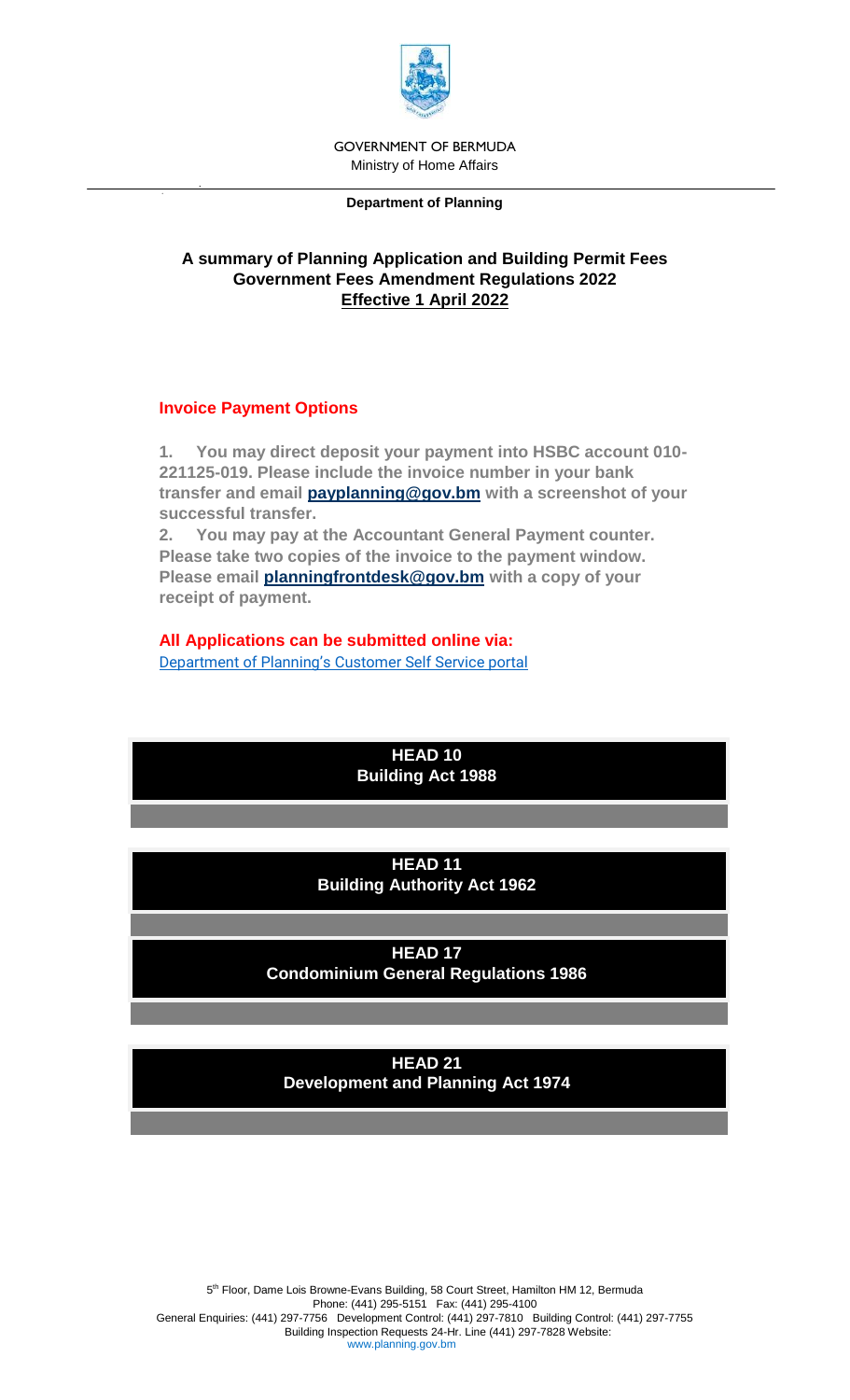**Head 10: Building Act 1988** 

| <b>Fee Category</b>                                                                                                                            | Size / Type                                                                                                                                                             | Fee upon<br>application |
|------------------------------------------------------------------------------------------------------------------------------------------------|-------------------------------------------------------------------------------------------------------------------------------------------------------------------------|-------------------------|
| <b>Building Permit</b>                                                                                                                         | Use Groups R-2, R-3 and R-4                                                                                                                                             |                         |
|                                                                                                                                                | New structures, per sq. ft.,                                                                                                                                            | \$0.35                  |
|                                                                                                                                                | minimum fee \$200                                                                                                                                                       |                         |
|                                                                                                                                                | <b>Accessory structures</b>                                                                                                                                             | \$185                   |
|                                                                                                                                                | Renovations and alterations to<br>existing structures, including<br>electrical or mechanical permit,                                                                    | \$185                   |
|                                                                                                                                                | demolition and excavation works                                                                                                                                         |                         |
| <b>Renewable Energy</b><br><b>Systems not permitted</b><br>under the Development<br>and Planning (General<br><b>Development Order)</b><br>1999 | Up to and including 25 kW<br>(approx. 1,200 sq. ft.)                                                                                                                    | \$125                   |
|                                                                                                                                                | Up to and including 50 kW                                                                                                                                               | \$250                   |
|                                                                                                                                                | Over 50 kW                                                                                                                                                              | \$500                   |
| <b>Residential Quarrying of</b><br><b>Stone (Stone not for</b><br>Sale)                                                                        |                                                                                                                                                                         | \$185                   |
| <b>Change of Use</b>                                                                                                                           | From any use Group to use<br>Groups R-2, R-3 & R-4 (no<br>alterations to existing structures,<br>electrical, plumbing etc. required)                                    | \$100                   |
| All other forms of use<br>and Accessory<br><b>Structures</b>                                                                                   |                                                                                                                                                                         |                         |
| <b>Building Permit</b>                                                                                                                         | New and accessory structures                                                                                                                                            |                         |
|                                                                                                                                                | Use groups E&I, per sq. ft.,<br>minimum fee \$600                                                                                                                       | \$0.80                  |
|                                                                                                                                                | Use groups F, H, S & U, per sq.<br>ft., minimum fee \$600                                                                                                               | \$1.25                  |
|                                                                                                                                                | Use groups A & R1, per sq. ft.,<br>minimum fee \$600                                                                                                                    | \$1.50                  |
|                                                                                                                                                | Use groups B & M, per ft.,<br>minimum fee \$600                                                                                                                         | \$1.70                  |
|                                                                                                                                                | Renewable Energy Systems -<br>commercial (fee is per kW output,<br>e.g. Solar Farm)                                                                                     | \$50 per kW<br>output   |
|                                                                                                                                                | Senior Care Facilities and<br>Agricultural Buildings required for<br>food production                                                                                    | \$610                   |
|                                                                                                                                                | Renovations and additions to<br>existing structures - Area under<br>renovation or alteration (minimum<br>fee is \$715)                                                  | \$0.40 per sq. ft.      |
|                                                                                                                                                | Change of use from any use<br>Group to use Groups other than<br>Groups R-2, R-3 & R-4 (no<br>alterations to existing structures,<br>electrical, plumbing etc. required) | \$305                   |
|                                                                                                                                                | Electrical or mechanical permit                                                                                                                                         | \$360                   |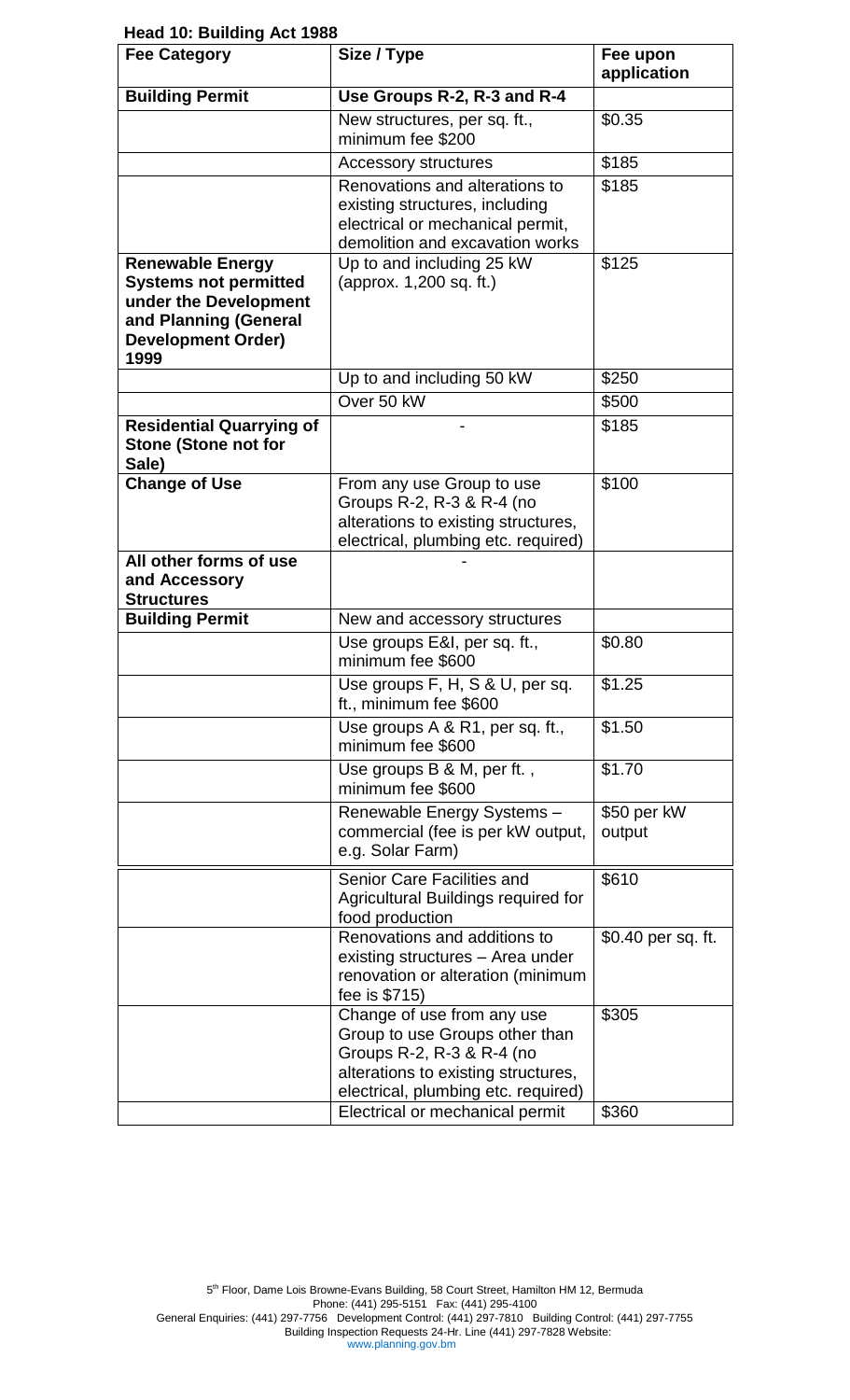|                                                                                                                      | Permit issued to allow for the<br>phased submission of drawings<br>for a building permit including, but<br>not limited to, excavation work,<br>foundation work, superstructure<br>or steelwork (the phased permit<br>fee is addition to the regular<br>building permit fee) | \$420                                                                              |
|----------------------------------------------------------------------------------------------------------------------|-----------------------------------------------------------------------------------------------------------------------------------------------------------------------------------------------------------------------------------------------------------------------------|------------------------------------------------------------------------------------|
|                                                                                                                      | Quarrying permit                                                                                                                                                                                                                                                            | \$3,575                                                                            |
| <b>Revised Plans</b>                                                                                                 | Use Groups R-2, R-3 and R-4                                                                                                                                                                                                                                                 | \$185 minimum,<br>plus \$10 for<br>each<br>incremental<br>submission<br>thereafter |
|                                                                                                                      | Use Groups E & I (fee is per sq.<br>ft. minimum fee is \$300 plus \$20<br>for each incremental submission<br>thereafter)                                                                                                                                                    | \$0.40 per sq. ft.                                                                 |
|                                                                                                                      | Use Groups F, H, S & U (fee is<br>per sq. ft. minimum fee is \$300<br>plus \$20 for each incremental<br>submission thereafter)                                                                                                                                              | \$0.70 per sq. ft.                                                                 |
|                                                                                                                      | Use Groups A & R1 (fee is per<br>sq. ft. minimum fee is \$300 plus<br>\$20 for each incremental<br>submission thereafter)                                                                                                                                                   | \$0.75 per sq. ft.                                                                 |
|                                                                                                                      | Use Groups B & M (fee is per sq.<br>ft. minimum fee is \$300 plus \$20<br>for each incremental submission<br>thereafter)                                                                                                                                                    | \$0.85 per sq. ft.                                                                 |
|                                                                                                                      | Senior Care Facilities and<br>Agricultural Buildings required for<br>food production and Renewable<br>Energy Systems.                                                                                                                                                       | \$300 minimum,<br>plus \$10 for<br>each<br>incremental<br>submission<br>thereafter |
| <b>Demolition Permit</b>                                                                                             |                                                                                                                                                                                                                                                                             | \$480                                                                              |
| <b>Re-inspection of works</b>                                                                                        |                                                                                                                                                                                                                                                                             | \$185                                                                              |
| <b>Retroactive applications</b><br>(where work has<br>commenced prior to the<br>issuance of the required<br>permits) | Gross floor area does not exceed<br>200 sq. ft.                                                                                                                                                                                                                             | \$1,000                                                                            |
|                                                                                                                      | Gross floor area between 200 sq.<br>ft. and 800 sq. ft.                                                                                                                                                                                                                     | \$1,650                                                                            |
|                                                                                                                      | Gross floor area exceeds 800 sq.<br>ft.                                                                                                                                                                                                                                     | \$8,000                                                                            |
| Re-issue of permit and<br>inspection card                                                                            |                                                                                                                                                                                                                                                                             | \$125                                                                              |
| <b>Renewal of building</b><br>permit                                                                                 |                                                                                                                                                                                                                                                                             | \$240                                                                              |
| <b>Certificate of Completion</b><br>and Occupancy (Partial)                                                          |                                                                                                                                                                                                                                                                             | \$50                                                                               |
| <b>General Development</b><br><b>Order Permits</b>                                                                   | <b>Residential</b><br>500 sq. ft. or less                                                                                                                                                                                                                                   | \$120                                                                              |
|                                                                                                                      | <b>Residential</b><br>in excess of 500 sq. ft.                                                                                                                                                                                                                              | \$175                                                                              |
|                                                                                                                      | <b>Residential Renewable Energy</b><br><b>Systems</b>                                                                                                                                                                                                                       | Nil                                                                                |
|                                                                                                                      | Non-Residential<br>500 sq. ft. or less                                                                                                                                                                                                                                      | \$580                                                                              |

5<sup>th</sup> Floor, Dame Lois Browne-Evans Building, 58 Court Street, Hamilton HM 12, Bermuda

www.planning.gov.bm

Phone: (441) 295-5151 Fax: (441) 295-4100 General Enquiries: (441) 297-7756 Development Control: (441) 297-7810 Building Control: (441) 297-7755 Building Inspection Requests 24-Hr. Line (441) 297-7828 Website: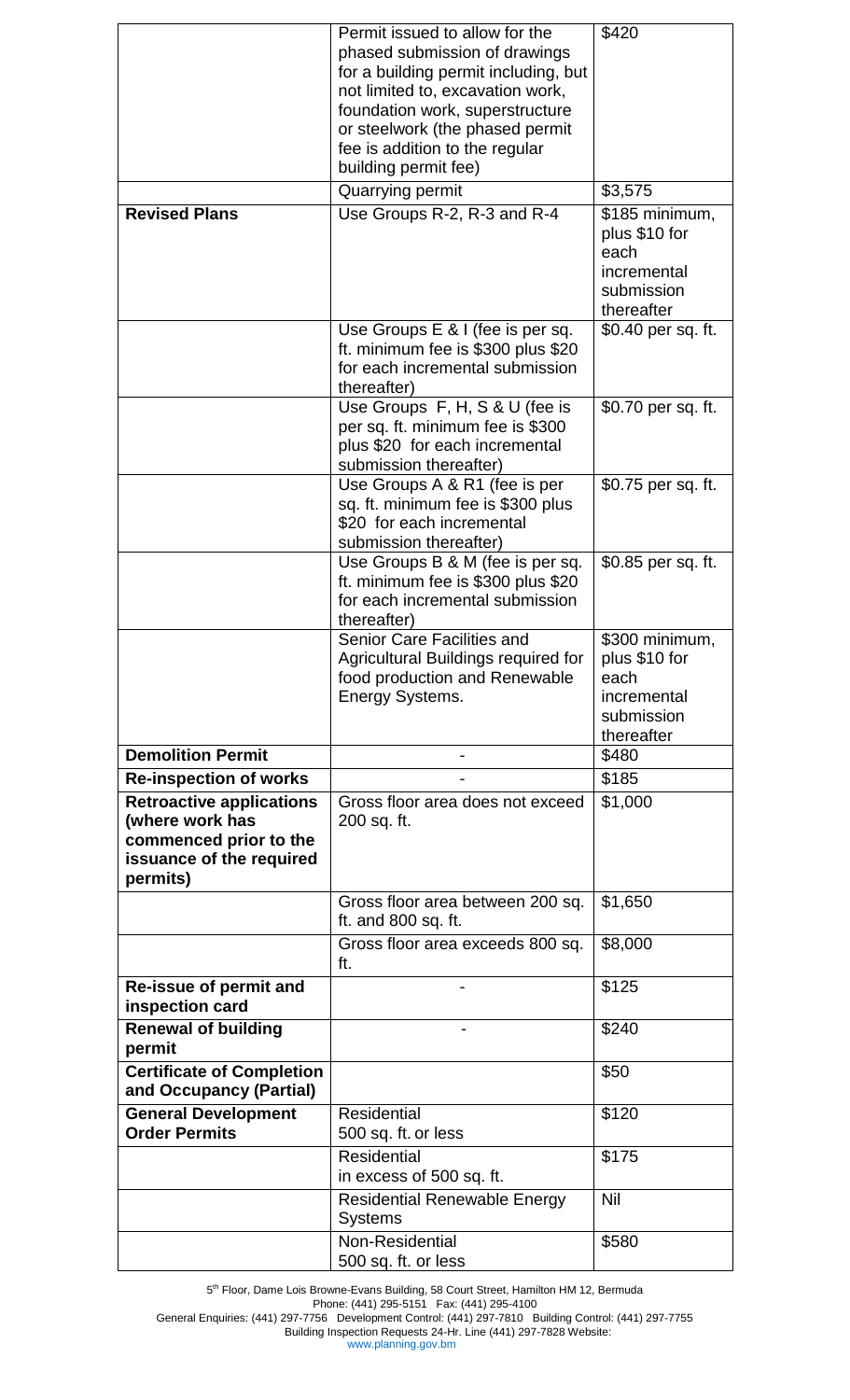|                                                                                     | Non-Residential                                                                   | \$870           |
|-------------------------------------------------------------------------------------|-----------------------------------------------------------------------------------|-----------------|
|                                                                                     | in excess of 500 sq. ft.                                                          |                 |
|                                                                                     | Re-submission fee (if the permit                                                  | \$50            |
|                                                                                     | application is not accepted this                                                  |                 |
|                                                                                     | fee shall be charged in addition to                                               |                 |
|                                                                                     | application fees each time the                                                    |                 |
|                                                                                     | application is resubmitted)                                                       |                 |
| with                                                                                | a) For the purposes of calculating the building permit fee in accordance          |                 |
|                                                                                     | subparagraph $(b)(i)(B)$ and $(b)(i)(A)$ , the floor space to which the fee shall |                 |
|                                                                                     | apply means the total gross square footage of new construction, including         |                 |
|                                                                                     | verandahs and balconies, but excluding water tanks, outdoor paved areas,          |                 |
|                                                                                     |                                                                                   |                 |
| patios and the like;                                                                |                                                                                   |                 |
| parking                                                                             | b) "accessory structures" include, but are not limited to, tennis courts,         |                 |
|                                                                                     | areas, driveways, docks, walls, satellite dish receivers, signs, piers,           |                 |
|                                                                                     | platforms, patios and like structures which do not result in the creation of      |                 |
|                                                                                     | additional, enclosed floor space, that are incidental to the principal building   |                 |
|                                                                                     | and located on the same lot; and, for the avoidance of doubt, a swimming          |                 |
|                                                                                     |                                                                                   |                 |
|                                                                                     | pool is not an accessory structure and any separate application for a pool        |                 |
|                                                                                     | shall be subject to the minimum fee set out in either subparagraph $(a)(i)(A)$    |                 |
| or $(b)(i)(A)$ , whichever is applicable.                                           |                                                                                   |                 |
|                                                                                     | c) "re-inspection of works" means a re-inspection made because, at a              |                 |
|                                                                                     | previously scheduled visit to the works, either -                                 |                 |
|                                                                                     | <i>i.</i> conditions at the works prevented proper access to the works; or        |                 |
| ii)                                                                                 |                                                                                   |                 |
|                                                                                     | the works did not meet the requirements of the Bermuda Building                   |                 |
| Code Regulations 1998; or                                                           |                                                                                   |                 |
|                                                                                     | ii. the works did not meet the requirements of the Bermuda Building               |                 |
| Code Regulations 2014; or                                                           |                                                                                   |                 |
|                                                                                     | iii. the works for some other reason were not available or ready for              |                 |
| inspection; or                                                                      |                                                                                   |                 |
| iv. a copy of the approved drawing was not available on-site.                       |                                                                                   |                 |
|                                                                                     |                                                                                   |                 |
| d) In the case of an existing building where the application relates to<br>building |                                                                                   |                 |
| works designed specifically to provide access for, or otherwise meet the            |                                                                                   |                 |
| needs of, the physically handicapped, no fee shall be charged.                      |                                                                                   |                 |
| e) In the case of alterations or extensions to a building listed as a building      |                                                                                   |                 |
| οf                                                                                  |                                                                                   |                 |
| special architectural or historic interest in accordance with section 30 of         |                                                                                   |                 |
| the Development and Planning Act 1974, no fee shall be charged.                     |                                                                                   |                 |
| f) Under paragraph (1)(c) ("revising approved plans"), where there is a             |                                                                                   |                 |
| valid                                                                               |                                                                                   |                 |
|                                                                                     | building permit in place the revised plan fee shall be calculated based on        |                 |
| both building and planning permission rates. In the absence of a valid              |                                                                                   |                 |
| building permit, only revised planning fees.                                        |                                                                                   |                 |
| <b>Changes for the</b>                                                              | Building works designed                                                           | No fee shall be |
| <b>Physically handicapped</b>                                                       | specifically to provide access for,                                               | charged         |
|                                                                                     | or otherwise meet the needs of,                                                   |                 |
|                                                                                     | the physically handicapped                                                        |                 |

2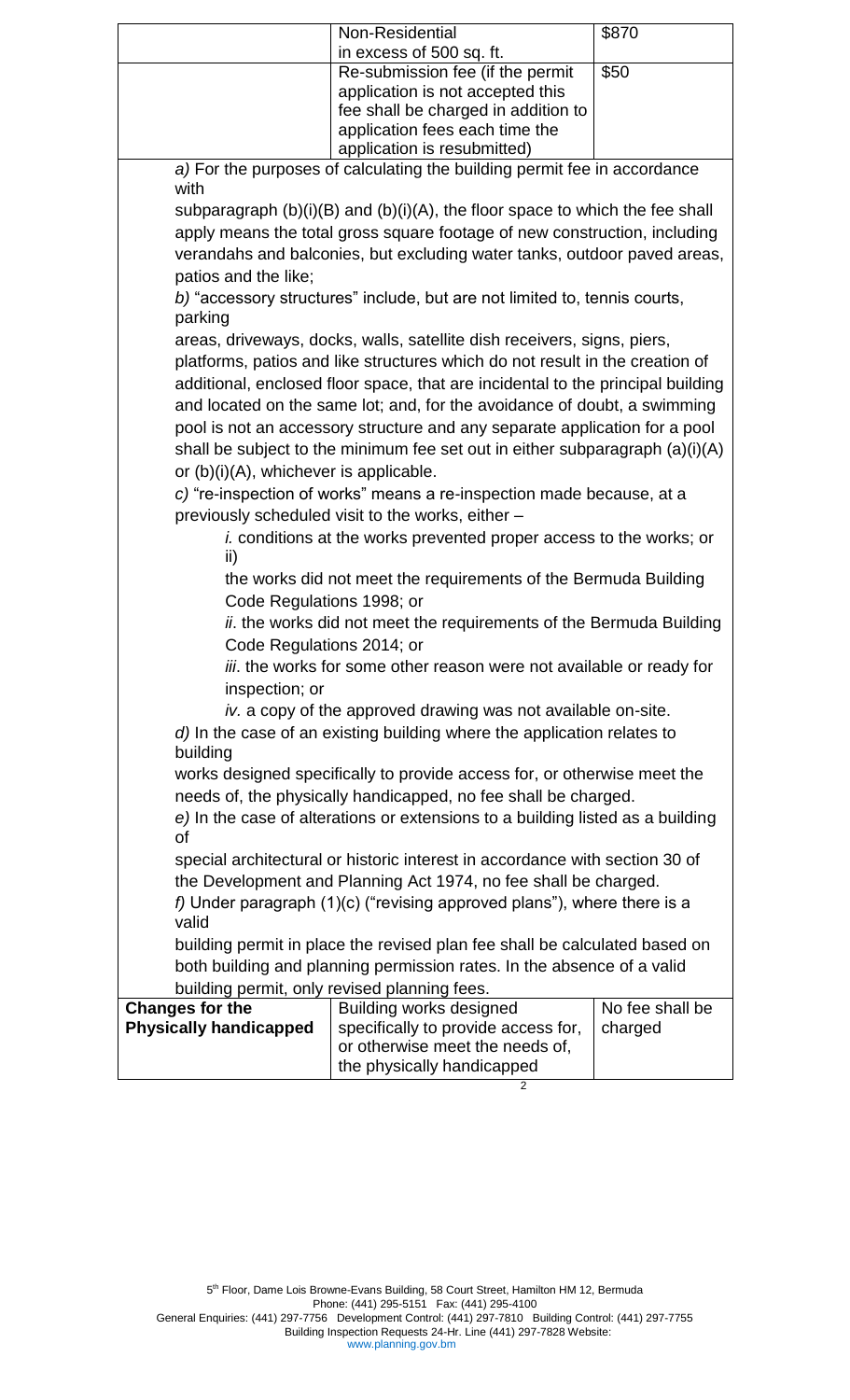| <b>Listed Buildings of</b> | Alterations or extensions to listed | No fee shall be |
|----------------------------|-------------------------------------|-----------------|
| special architectural or   | buildings                           | charged         |
| historical interest        |                                     |                 |

# **Head 11: Building Authority Act 1962**

| ricaa TT. Danamg Addionty Act 1902                                                                                                                                                 |                                                                                                                                                                                                                     |         |
|------------------------------------------------------------------------------------------------------------------------------------------------------------------------------------|---------------------------------------------------------------------------------------------------------------------------------------------------------------------------------------------------------------------|---------|
| Permit or license under<br>the Building Authority<br>(Petroleum) Regulations<br>1962                                                                                               | To possess, offer for sale, or<br>store in excess of 10 gallons (45<br>litres), or to use a portable tank<br>for the transportation of,<br>dangerous petroleum                                                      | \$435   |
|                                                                                                                                                                                    | To maintain or operate an<br>installation for bulk storage of<br>petroleum gases                                                                                                                                    | \$925   |
|                                                                                                                                                                                    | To possess and offer for sale<br>ordinary petroleum in excess of<br>275 gallons (1,250 litres) save<br>that for no further fee shall be<br>required from the holder of a<br>subsisting permit or licence<br>issued. | \$185   |
| <b>Building Authority</b><br>(Elevators and Lifts)<br><b>Regulations 1962</b>                                                                                                      | Issuing a permit to operate:                                                                                                                                                                                        |         |
|                                                                                                                                                                                    | A passenger elevator or escalator                                                                                                                                                                                   | \$615   |
|                                                                                                                                                                                    | A freight elevator or service<br>elevator                                                                                                                                                                           | \$615   |
|                                                                                                                                                                                    | A dumbwaiter                                                                                                                                                                                                        | \$370   |
|                                                                                                                                                                                    | A chair-lift platform or a platform<br>lift                                                                                                                                                                         | \$370   |
|                                                                                                                                                                                    | An amusement advice                                                                                                                                                                                                 | \$925   |
|                                                                                                                                                                                    | A baggage handling beltway                                                                                                                                                                                          | \$375   |
|                                                                                                                                                                                    | An aircraft boarding bridge<br>(jetway)                                                                                                                                                                             | \$625   |
| Reissuing a permit                                                                                                                                                                 |                                                                                                                                                                                                                     | \$185   |
| Re-inspection of works                                                                                                                                                             |                                                                                                                                                                                                                     | \$310   |
| In all cases where the<br>elevator is installed and<br>operated prior to the issue<br>of the required permits<br>listed above, an additional<br>fee will be charged                |                                                                                                                                                                                                                     | \$8,000 |
| In any cases where the<br>elevator has been<br>modernized or upgraded<br>and returned to service<br>prior to being inspected<br>and licensed, an additional<br>fee will be charged |                                                                                                                                                                                                                     | \$8,000 |
| Failure to display a current<br>permit certificate within one<br>month of expiration of a<br>previous permit certificate<br>(fee shall be charged per<br>month).                   |                                                                                                                                                                                                                     | \$150   |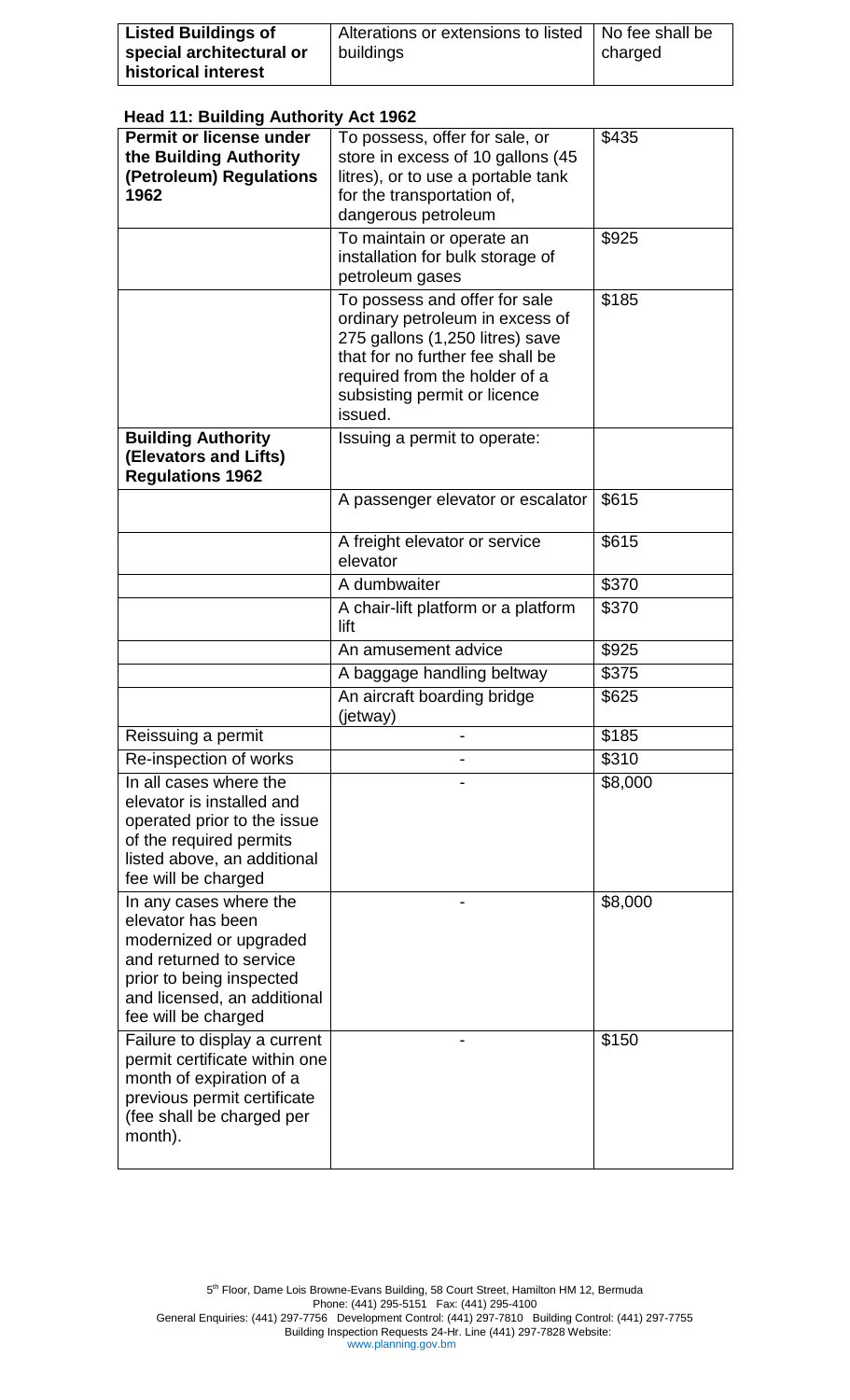| In all cases where the<br>conveying device, per<br>subparagraph (a)(i)<br>through (vii), is operated by<br>the Government of<br>Bermuda, all fees pursuant<br>to subparagraphs (a)(i)<br>through (vii) shall be<br>waived.<br><b>Building Authority</b>                                 |                              | Nil   |
|-----------------------------------------------------------------------------------------------------------------------------------------------------------------------------------------------------------------------------------------------------------------------------------------|------------------------------|-------|
| (Public Buildings)                                                                                                                                                                                                                                                                      |                              |       |
| <b>Regulations 1962</b>                                                                                                                                                                                                                                                                 |                              |       |
| Issuing a license under the<br><b>Building Authority (Public</b><br><b>Buildings) Regulations</b><br>1962 to use a building<br>outside a municipal area<br>as a theatre, cinema,<br>dance hall, concert hall or<br>for any other public<br>exhibition, entertainment or<br>performance- |                              |       |
|                                                                                                                                                                                                                                                                                         | up to 100 persons            | \$100 |
|                                                                                                                                                                                                                                                                                         | Between 101 to 500 persons   | \$250 |
|                                                                                                                                                                                                                                                                                         | Between 501 to 1,000 persons | \$500 |
|                                                                                                                                                                                                                                                                                         | More than 1,00 persons       | \$615 |

#### **Head 16: Condominium Act 1986**

| Issuing a condominium      | $\sim$ | \$630 |
|----------------------------|--------|-------|
| license by the Director of |        |       |
| Planning under the         |        |       |
| Condominium Act 1986       |        |       |

### **Head 21: Development and Planning Act 1974**

| <b>General Development</b><br><b>Order Permits</b> | Residential – gross floor area of<br>500 sq. ft. or less                        | \$120                                          |
|----------------------------------------------------|---------------------------------------------------------------------------------|------------------------------------------------|
|                                                    | Residential - gross floor area<br>in excess of 500 sq. ft.                      | \$175                                          |
|                                                    | Residential renewable energy<br>systems                                         | <b>Nil</b>                                     |
|                                                    | Non-Residential – gross floor<br>area of 500 sq. ft. or less                    | \$580                                          |
|                                                    | Non-Residential – gross floor<br>area in excess of 500 sq. ft.                  | \$870                                          |
|                                                    | Non-residential renewable energy<br>systems                                     | \$180                                          |
| <b>Residential Development</b>                     | Gross floor area does not exceed<br>500 sq. ft.                                 | \$300                                          |
|                                                    | Gross floor area exceeds 500 sq.<br>ft. but does not exceed 1,000 sq.<br>ft.    | \$600                                          |
|                                                    | Gross floor area exceeds 1,000<br>sq. ft. but does not exceed 10,000<br>sq. ft. | \$1,195                                        |
|                                                    | Gross floor area exceeds 10,000<br>sq. ft.                                      | \$2,390                                        |
|                                                    |                                                                                 |                                                |
|                                                    | New dwelling units                                                              | \$500 per unit, to<br>a maximum of<br>\$50,000 |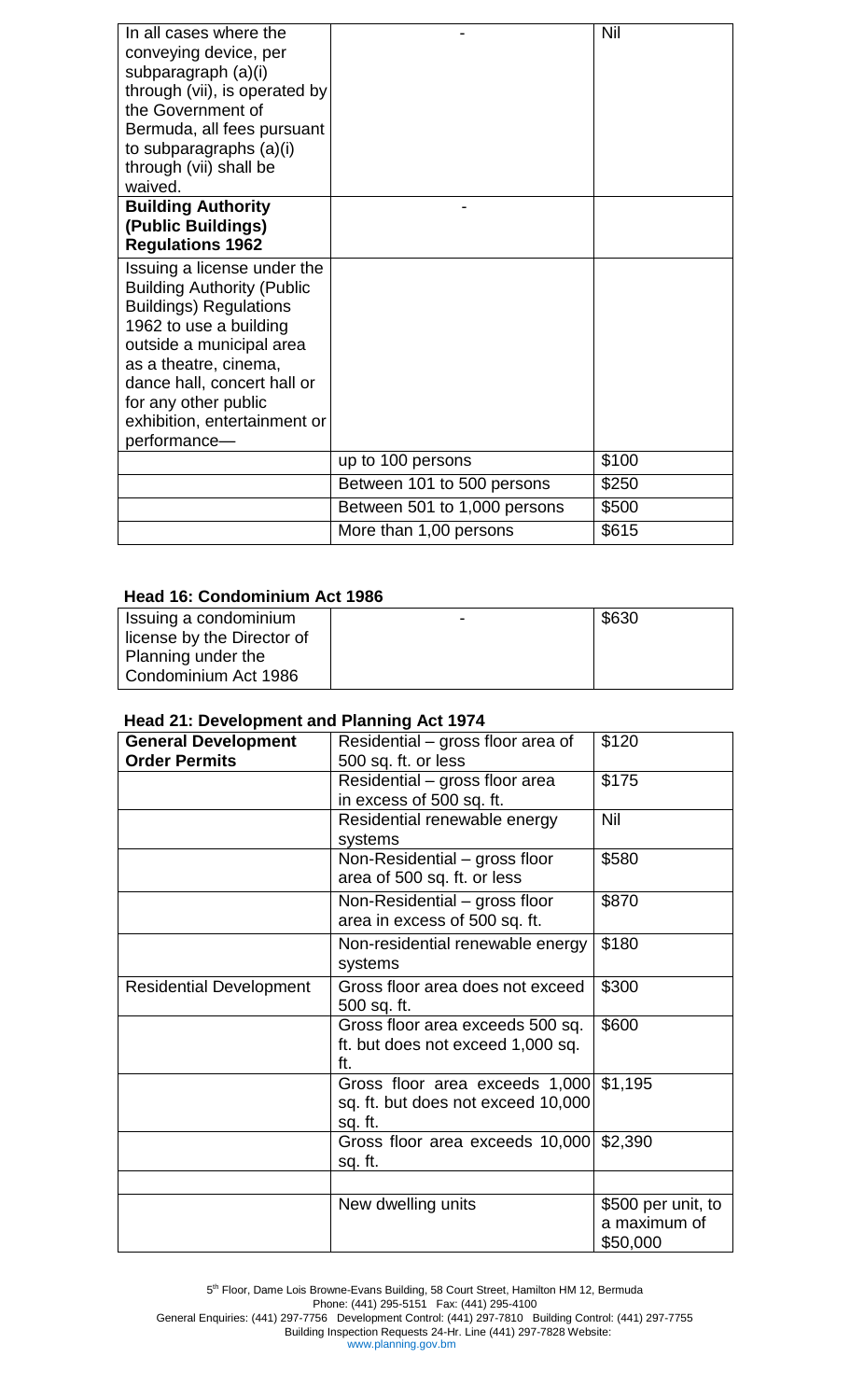| Non-Residential<br>Development                                                    | Gross floor area does not exceed<br>500 sq. ft.                                                                                                                                  | \$800                                                                                                                                        |
|-----------------------------------------------------------------------------------|----------------------------------------------------------------------------------------------------------------------------------------------------------------------------------|----------------------------------------------------------------------------------------------------------------------------------------------|
|                                                                                   | Gross floor area exceeds 500 sq.<br>ft.                                                                                                                                          | \$800 plus \$500<br>for each<br>additional 500<br>sq. ft. (or part<br>thereof) in<br>excess of 500<br>sq. ft. to a<br>maximum of<br>\$50,000 |
|                                                                                   | Changes of use                                                                                                                                                                   | \$800                                                                                                                                        |
| Resubmission of<br>withdrawn or rejected<br>applications                          | Within 3 months of the withdrawn<br>residential application                                                                                                                      | \$175                                                                                                                                        |
|                                                                                   | Within 3 months of the withdrawn<br>non-residential application                                                                                                                  | \$580                                                                                                                                        |
|                                                                                   | Within 1 month of the rejected<br>application                                                                                                                                    | \$50                                                                                                                                         |
| Agricultural buildings<br>required for food<br>production                         | Gross floor area does not exceed<br>1,000 sq. ft.                                                                                                                                | \$300                                                                                                                                        |
|                                                                                   | Gross floor area exceeds 1,000<br>sq. ft.                                                                                                                                        | \$1,200                                                                                                                                      |
| Satellite dishes or other<br>telecommunications<br>wireless equipment             |                                                                                                                                                                                  | \$310                                                                                                                                        |
| Erection of walls                                                                 | Which are free standing and<br>exceed 4 ft. in height                                                                                                                            | \$200                                                                                                                                        |
|                                                                                   | Which require a retention system                                                                                                                                                 | \$350                                                                                                                                        |
| Display of Signage                                                                | Relating to the business on the<br>site on which the sign is to be<br>displayed                                                                                                  | \$200                                                                                                                                        |
|                                                                                   | Other signage                                                                                                                                                                    | \$600                                                                                                                                        |
| <b>Coastal Development</b>                                                        | development that does not<br>exceed 300 sq. ft.                                                                                                                                  | \$300                                                                                                                                        |
|                                                                                   | development that exceeds 300<br>sq. ft.                                                                                                                                          | \$800                                                                                                                                        |
|                                                                                   | Seawalls and coastal protection<br>works                                                                                                                                         | \$350                                                                                                                                        |
| <b>Conservation Management</b><br>Plan (CMP)                                      | Voluntary CMP which is not to<br>facilitate future development                                                                                                                   | Nil                                                                                                                                          |
|                                                                                   | CMP which is to facilitate future<br>development                                                                                                                                 | \$300                                                                                                                                        |
| Any development not<br>specifically included<br>elsewhere in these<br>Regulations |                                                                                                                                                                                  | \$350                                                                                                                                        |
| <b>Changes</b><br>for<br>the<br>physically handicapped                            | Alterations or extensions to a<br>building, or the construction of a<br>new dwelling, designed<br>specifically to meet the needs of,<br>the physically handicapped               | Nil                                                                                                                                          |
| <b>Listed Buildings of</b><br>special architectural or<br>historical interest     | Alterations for the restoration or<br>enhancement of special<br>architectural or historical interest<br>in accordance with section 30 of<br>the Act or within a historic area in | Nil                                                                                                                                          |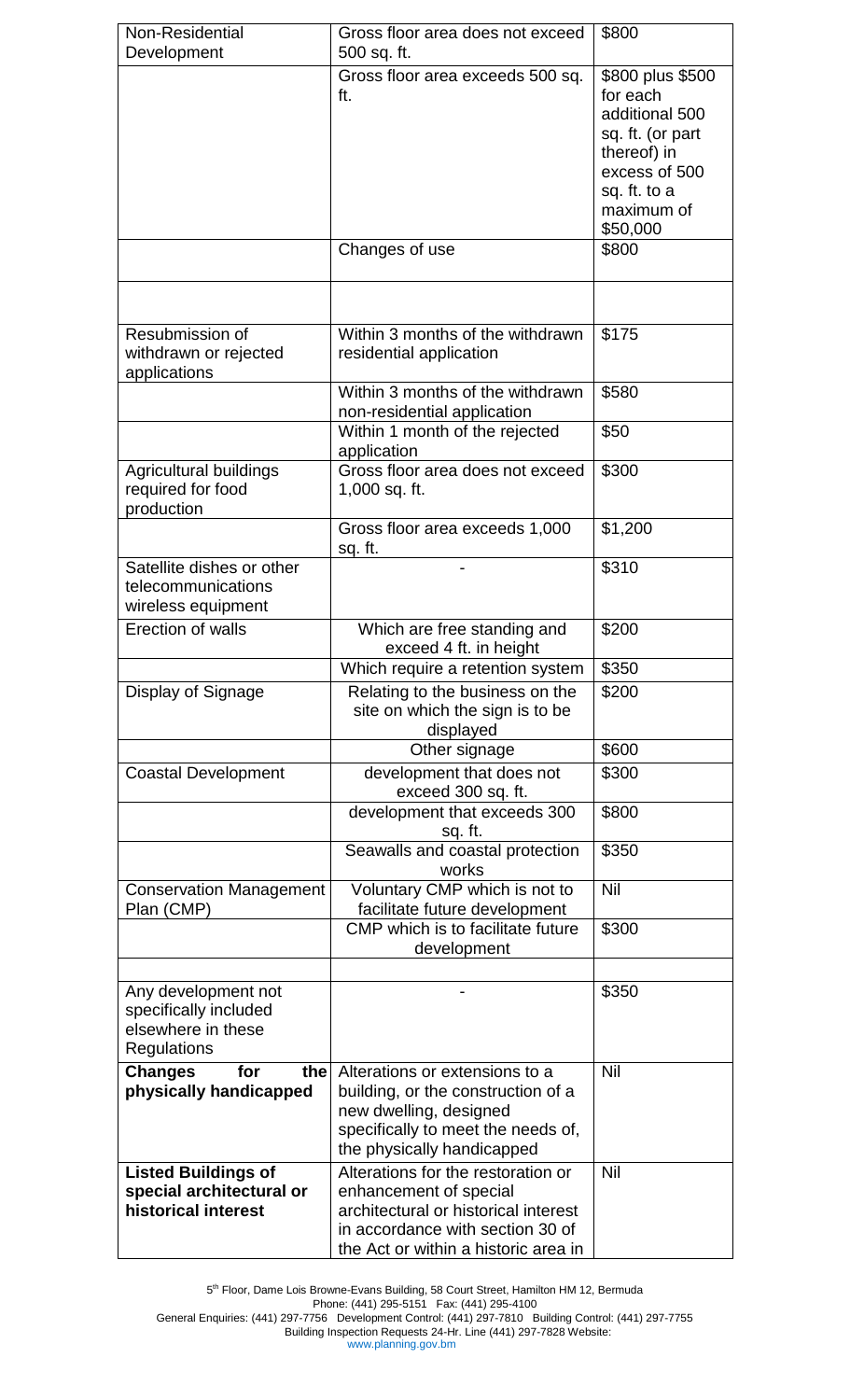|                                                                                                                                                                                                                                             | accordance with section 31 of the<br>Act                  |                                                                                                                   |
|---------------------------------------------------------------------------------------------------------------------------------------------------------------------------------------------------------------------------------------------|-----------------------------------------------------------|-------------------------------------------------------------------------------------------------------------------|
|                                                                                                                                                                                                                                             | Government of Bermuda projects                            | Nil                                                                                                               |
| The fees are to be charged on the basis of the development for which planning<br>permission is being sought, and any development for which planning permission<br>has previously been granted shall not be included in calculating the fee. |                                                           |                                                                                                                   |
| On submission of an<br>application for the renewal<br>of planning permission in<br>accordance with rule 9 of<br>the Development and<br><b>Planning (Application</b><br>Procedure) Rules 1997                                                |                                                           | \$240                                                                                                             |
| Applying for planning<br>permission pursuant to<br>Part IV or Part X of the Act<br>for all forms of<br>development commenced<br>before final approval is<br>granted an additional fee<br>will be charged                                    | Gross floor area does not exceed<br>200 sq. ft.           | \$1,000                                                                                                           |
|                                                                                                                                                                                                                                             | Gross floor area between 200 sq.<br>ft. and 800 sq. ft.   | \$1,650                                                                                                           |
|                                                                                                                                                                                                                                             | Gross floor area exceeds 800 ft <sup>2</sup>              | \$8,000                                                                                                           |
| Approval of revised plans<br>pursuant to the granting of<br>planning permission issued<br>under Part IV of the Act                                                                                                                          | <b>Residential</b>                                        | \$185 minimum<br>plus \$20 for each<br>incremental<br>submission<br>thereafter                                    |
|                                                                                                                                                                                                                                             | Non-Residential                                           | \$300 minimum<br>plus \$10 for each<br>incremental<br>submission<br>thereafter                                    |
| Applying for the<br>subdivision of land<br>pursuant to Part IV of the<br>Act where the application<br>is:                                                                                                                                   |                                                           |                                                                                                                   |
| a) to alter lot boundaries<br>where no additional lots<br>are created                                                                                                                                                                       | i) on applying for approval of a<br>draft plan (per lot)  | \$420                                                                                                             |
|                                                                                                                                                                                                                                             | ii) on applying for approval of a<br>final plan (per lot) | \$660                                                                                                             |
| b) to create one or more<br>additional lots                                                                                                                                                                                                 | i) on applying for approval of a<br>draft plan (per lot)  | \$420                                                                                                             |
|                                                                                                                                                                                                                                             | ii) on applying for approval of a<br>final plan (per lot) | \$2,385                                                                                                           |
| "Final plan" for the purposes of this paragraph means the plan of subdivision<br>pursuant to section 35C and includes automatic registration of that plan by the<br>Minister pursuant to section 35D.                                       |                                                           |                                                                                                                   |
| Serving a notice of<br>intention to purchase land<br>upon the Minister under<br>section 62(2)                                                                                                                                               |                                                           | The equivalent<br>fee which would<br>be applied for an<br>application for<br>final approval of<br>the development |

5<sup>th</sup> Floor, Dame Lois Browne-Evans Building, 58 Court Street, Hamilton HM 12, Bermuda Phone: (441) 295-5151 Fax: (441) 295-4100 General Enquiries: (441) 297-7756 Development Control: (441) 297-7810 Building Control: (441) 297-7755 Building Inspection Requests 24-Hr. Line (441) 297-7828 Website: www.planning.gov.bm